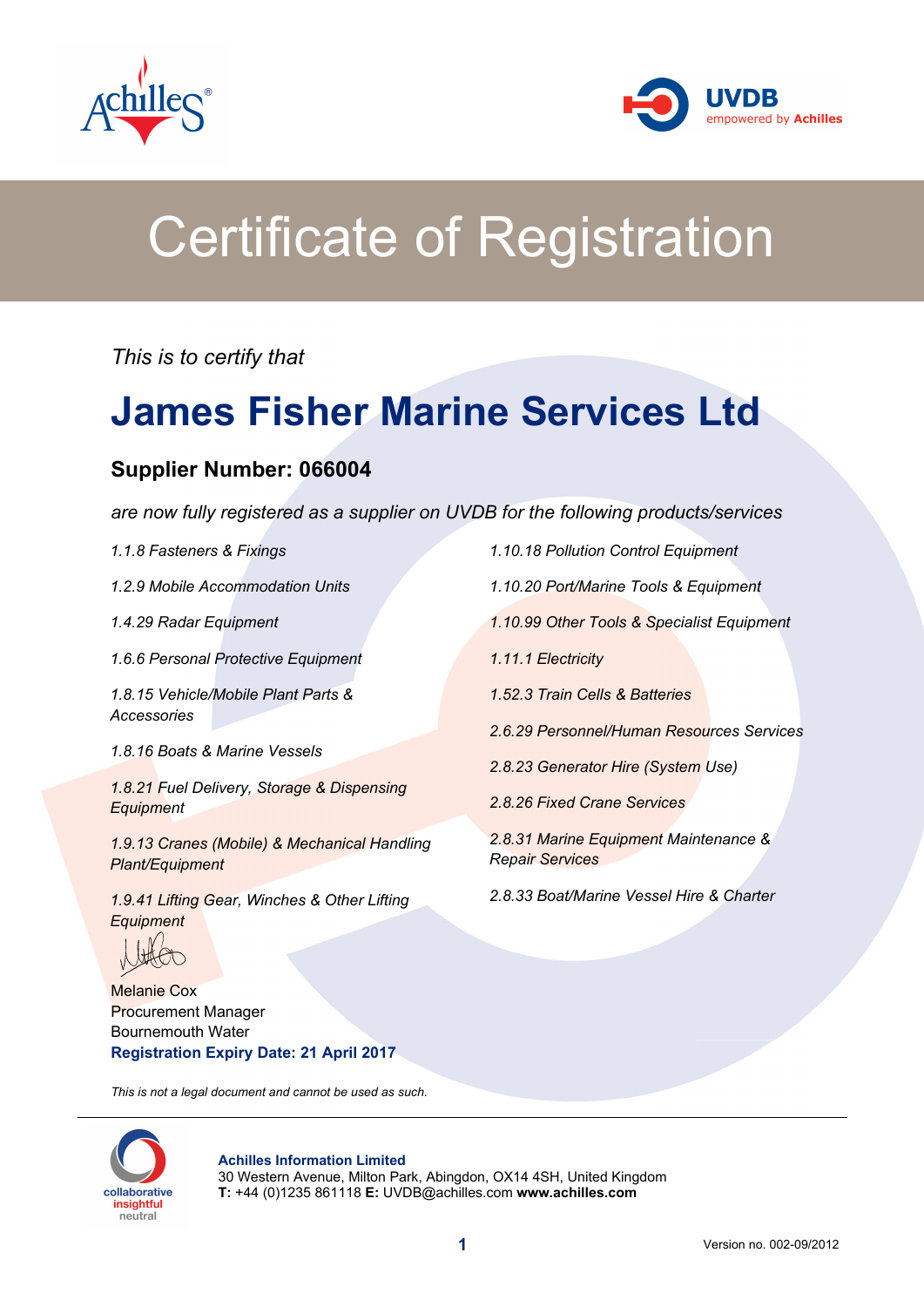



*2.8.34 Rental of sea equipment*

- *2.8.35 Ship rental*
- *3.3.10 Primary Cells, Batteries & Chargers*

*3.3.11 Portable Power Supplies/Mobile Generators*

*3.3.28 Docking Guidance Systems*

*3.3.99 Other Electrical, Control & Instrumentation Equipment*

*3.7.10 Underground Cable Joints, Terminations & Jointing Materials - 200kV & Above*

*3.9.22 Wave Motion Power Production Equipment*

*3.9.29 Fuel cells*

*3.9.99 Other Renewable Generation Plant & Equipment*

*3.10.22 Nuclear Robotics/Remote Operations Equipment*

*3.13.7 Meter Accessories & Spares*

*3.13.99 Other Meters & Associated Equipment*

*3.21.99 Other Mechanical Machinery, Equipment & Spares*

*3.54.7 Mooring & Anchoring Products & Machinery*

*3.54.8 Towing Products*

Melanie Cox Procurement Manager Bournemouth Water **Registration Expiry Date: 21 April 2017**

*This is not a legal document and cannot be used as such.*



#### **Achilles Information Limited**

30 Western Avenue, Milton Park, Abingdon, OX14 4SH, United Kingdom **T:** +44 (0)1235 861118 **E:** UVDB@achilles.com **www.achilles.com**

- *3.54.9 Fenders*
- *3.54.10 Buoys*
- *3.54.12 Marine Dredging Equipment*

*3.54.13 Cable Handling, Storing & Laying Equipment*

*3.54.24 Offshore Equipment*

*3.54.99 Other Marine Equipment*

*4.1.40 Harbour & Marine Engineering Works*

*4.1.45 Sector Specific Minor Civil Works*

*4.1.47 Off-shore Structures*

*4.1.60 Rope Access and Abseiling Services*

*4.1.87 Other safety installations (including those specific to the naval sector)*

*4.1.91 Naval engineering projects*

*4.2.16 Subsea Cable Services*

*4.2.22 Underground Cable Laying - 100kV to 199kV*

*4.2.23 Underground Cable Laying - 200kV & Above*

*4.2.24 Underground Cable Jointing - Below 1kV*

*4.2.25 Underground Cable Jointing - 1kV to 19kV*